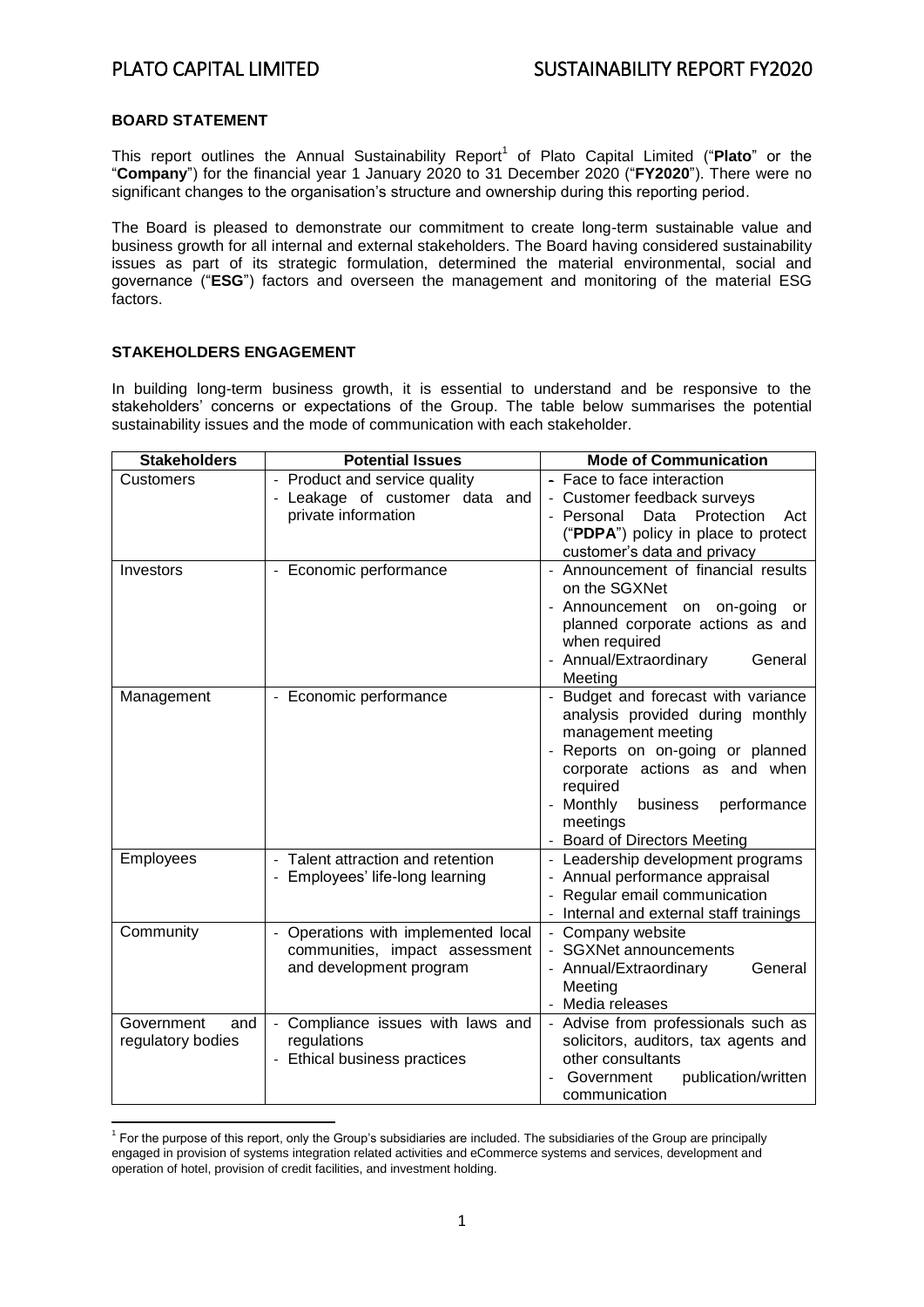# **MATERIALITY ASSESSMENT**

This Sustainability Report has been guided and prepared by reference to the globally recognised Global Reporting Initiative ("**GRI**") Standards, Rule 711B and Practice Note 7F of the Singapore Exchange Securities Trading Limited ("**SGX**") Listing Manual Section B: Rules of Catalist. The GRI Standards were chosen as GRI represents the global best practices for reporting on economic, environmental and social topics. Although the data and statistics disclosed in this report have not been assured by an independent external party, internal verification has been performed to ensure their accuracy.

As guided, a materiality assessment had been conducted by the management to determine and rank the significance of the Group's ESG issues, identify strategic direction and set performance targets. From the above exercise, all potential material topics have been plotted in a materiality matrix as shown in Figure 1 based on their possible impact to the Group's business, and against their importance to both internal and external stakeholders.





### **Material Aspects and Indicators**

| Category | <b>ESG Factors</b>                  | <b>GRI</b> reference                                                                                                | Where the<br><b>Impact Occurs</b>        |
|----------|-------------------------------------|---------------------------------------------------------------------------------------------------------------------|------------------------------------------|
| Economic | Economic<br>performance             | 201:<br>Direct<br>value<br>economic<br>generated and distributed                                                    | Within<br>and<br>the<br>outside<br>Group |
| People   | Talent attraction and<br>retention  | 401: Total number and rates of new<br>hires and employee<br>employee<br>turnover by age group, gender and<br>region | Within<br>the<br>Group                   |
| People   | life-long<br>Employees'<br>learning | 404: Average hours of training per<br>year per employee by gender, and<br>by employee category                      | Within<br>the<br>Group                   |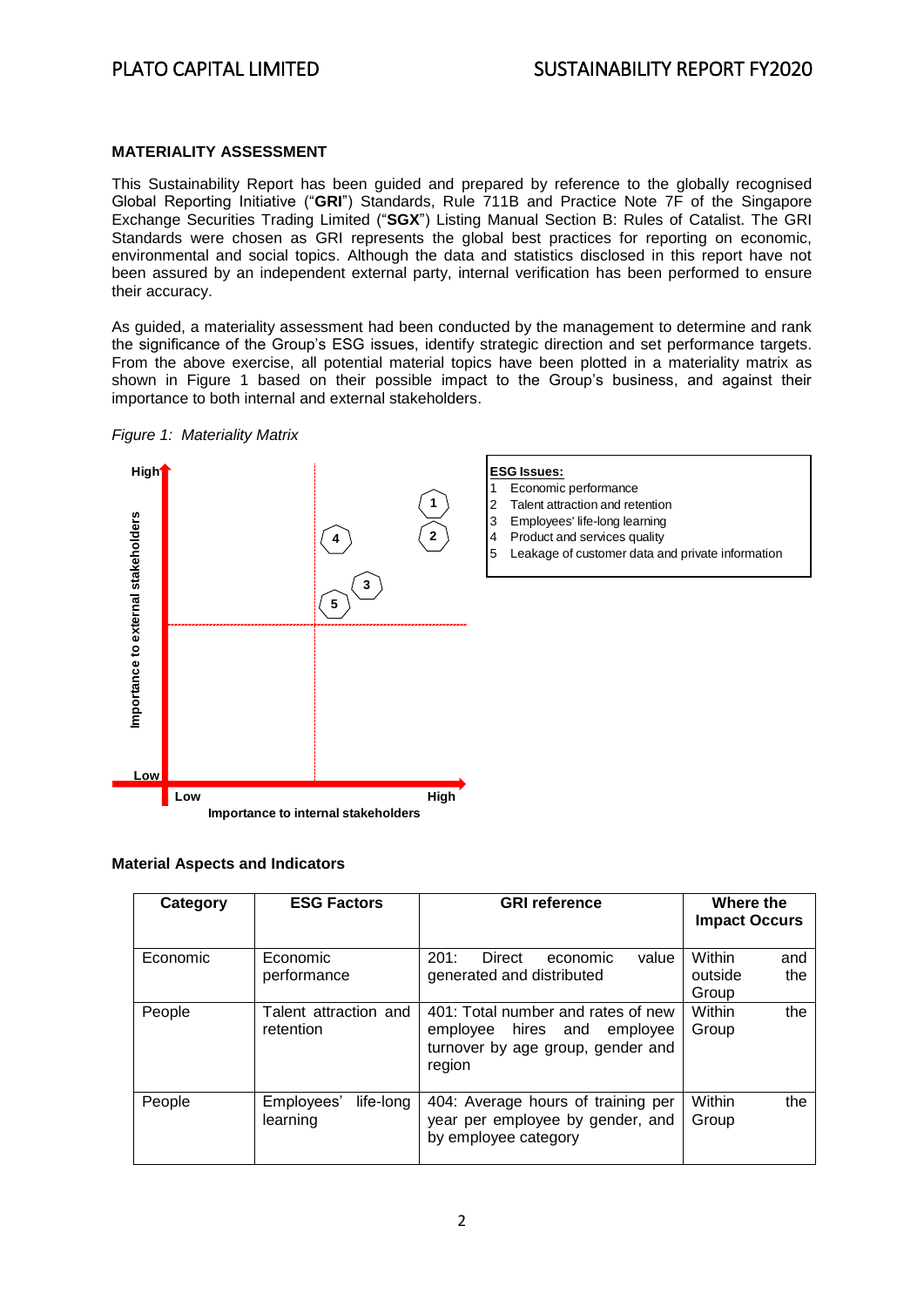# PLATO CAPITAL LIMITED SUSTAINABILITY REPORT FY2020

| Category    | <b>ESG Factors</b>                                           | <b>GRI reference</b>                                                                                                      | Where the<br><b>Impact Occurs</b> |
|-------------|--------------------------------------------------------------|---------------------------------------------------------------------------------------------------------------------------|-----------------------------------|
| Marketplace | Product and services<br>quality                              | 102: Results of surveys measuring<br>customer satisfaction                                                                | Outside<br>the<br>Group           |
| Marketplace | Leakage of customer<br>private<br>and<br>data<br>information | 418: Total number of substantiated<br>complaints regarding breaches of<br>customer privacy and losses of<br>customer data | Outside the<br>Group              |

# **ECONOMIC**

# **Financial Highlights**





For more details on financial performance for FY2020, please refer to the Chairman's Statement on page 3 and the Group's financial statements on pages 46 to 114 of the Company's Annual Report 2020 despatched to shareholders of the Company on 5 April 2021.

# **PEOPLE**

### **Employees' Practices**

Employees are the key driver of an organisation to ensure sustainable business growth. The Group provides equal employment opportunities to all regardless of race, ethnicity, gender or age group. On talent attraction and retention, the Group practices fair and equal employment opportunities based on qualification, working experiences, skills and competency of employees. The Group is also committed to protect and respect human rights of employees in accordance with the relevant laws and regulations as well as ensuring the employees' safety and well-being.

The Group strives to achieve workforce diversity and encourage our employees to work beyond the statutory retirement age of 60.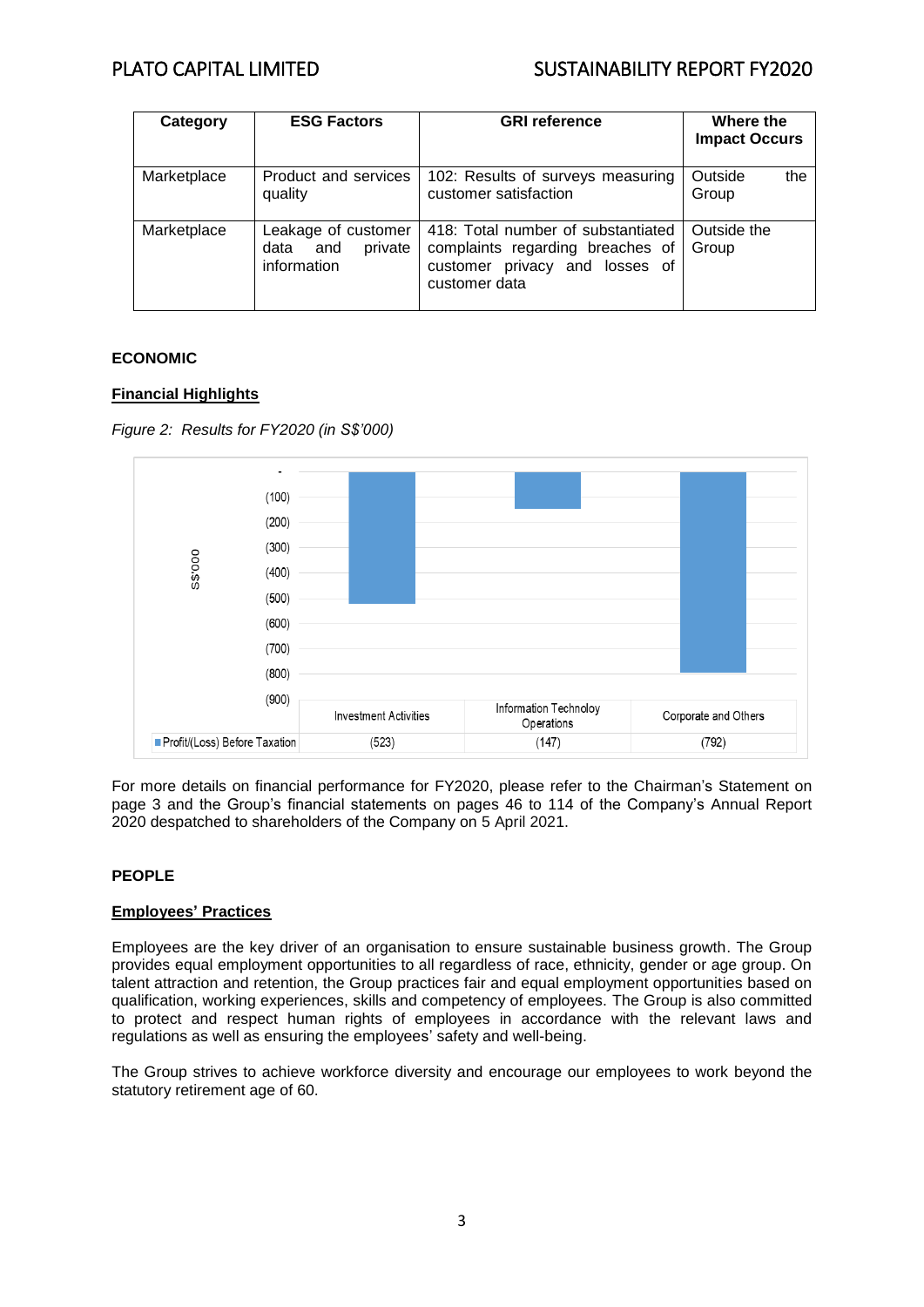





As at 31 December 2020, the Group reported a total headcount of 17 people, of which 35% are male and 65% are female with 53% of employees in the preferred category of 30-50 age group.

The target for FY2020 as stated in the Sustainability Report FY2019 was to maintain male/female ratio at 45%/55% and 64% of employees in the preferred age group of 30-50. The target was not met in FY2020 as the Group was in the process of rightsizing its manpower, as seen through the increase in total headcount from 11 in FY2019 to 17 in FY2020.

As the economic environment and businesses are severely impacted by the effects of the Covid-19 pandemic, the Group has not set a target on the male/female ratio and also percentage of employees in the preferred age group of 30-50 for FY2021 due to the uncertainties arising from the aforementioned.

The Group believes that the level of compensation is one of the key aspects to all employees. We provide equal opportunities to all new hires regardless of gender and age group. For existing employees, the Group reviews remuneration and staff benefits on an annual basis based on employee's job performance and reference to the market rate and conditions, aimed to create a productive and motivated workforce*.* 

The Group has a whistle-blowing policy that serves to provide a platform for employees to report in good faith and in confidence, without fear of reprisals and concerns, about any improper conduct within the Group. During the year, the Group has not received any grievances on employees' practices or human rights issues.

The Group aims to maintain zero incidence of grievances on employees' practices or human rights issues in FY2021.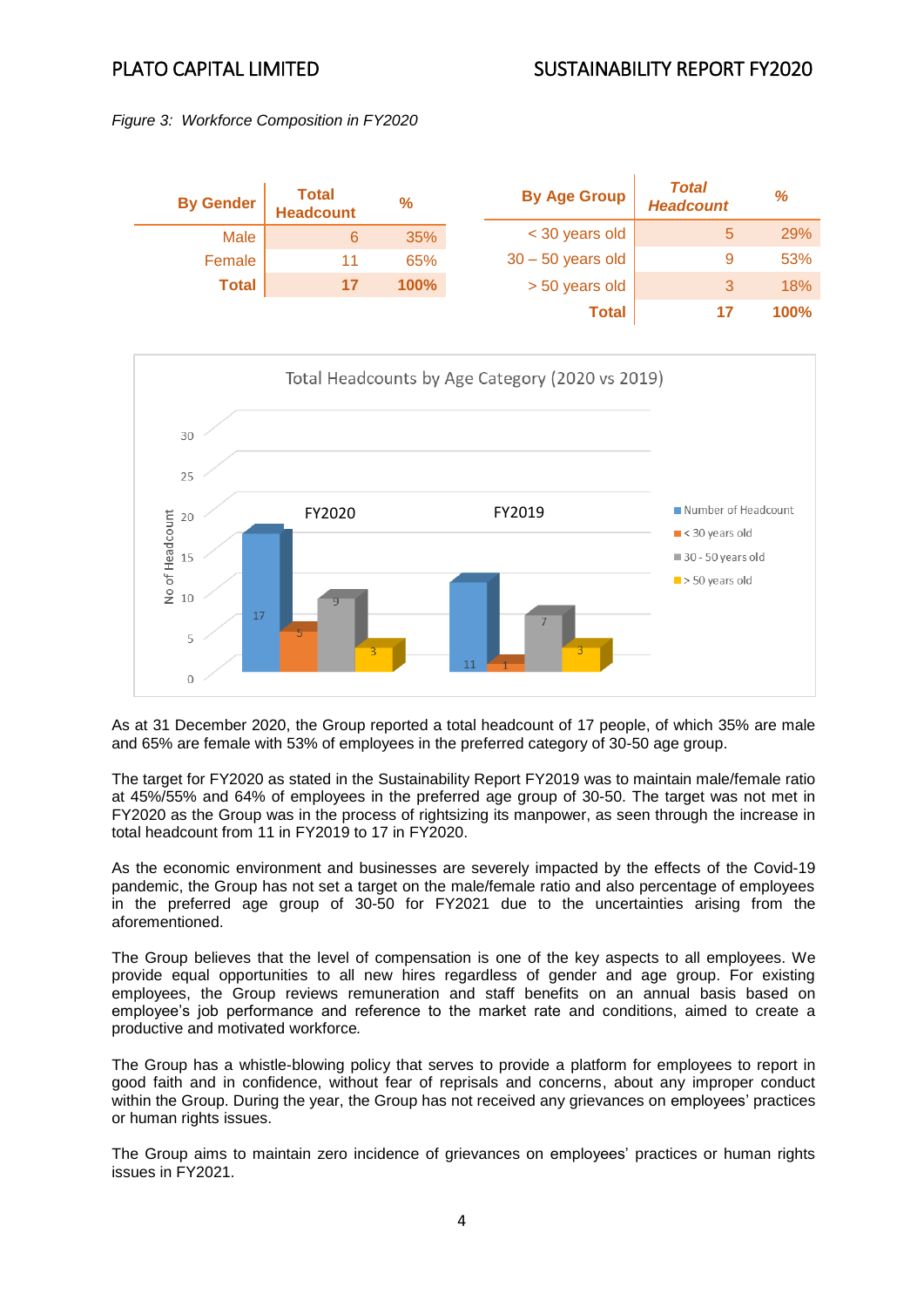# **Training and Learning**

The Group recognises that enhancing employees' skills is important towards achieving sustainability and growth of organisations. We strive to build a strong culture of learning and to continuously improve employees' skills through on-the-job and off-the-job trainings. The Group also encourages its employees to pursue continuous professional development to gain further qualifications.

During the year, our employees had participated in a range of training courses to enhance their skills and knowledge. These courses include accounting and information technology ("**IT**") training and job specific training.





### *Figure 4: Average Hours of Training in FY2020*

# *Figure 5: Total Training Hours by Gender Category*



*Figure 6: Total Training Hours In FY2020 and FY2019*

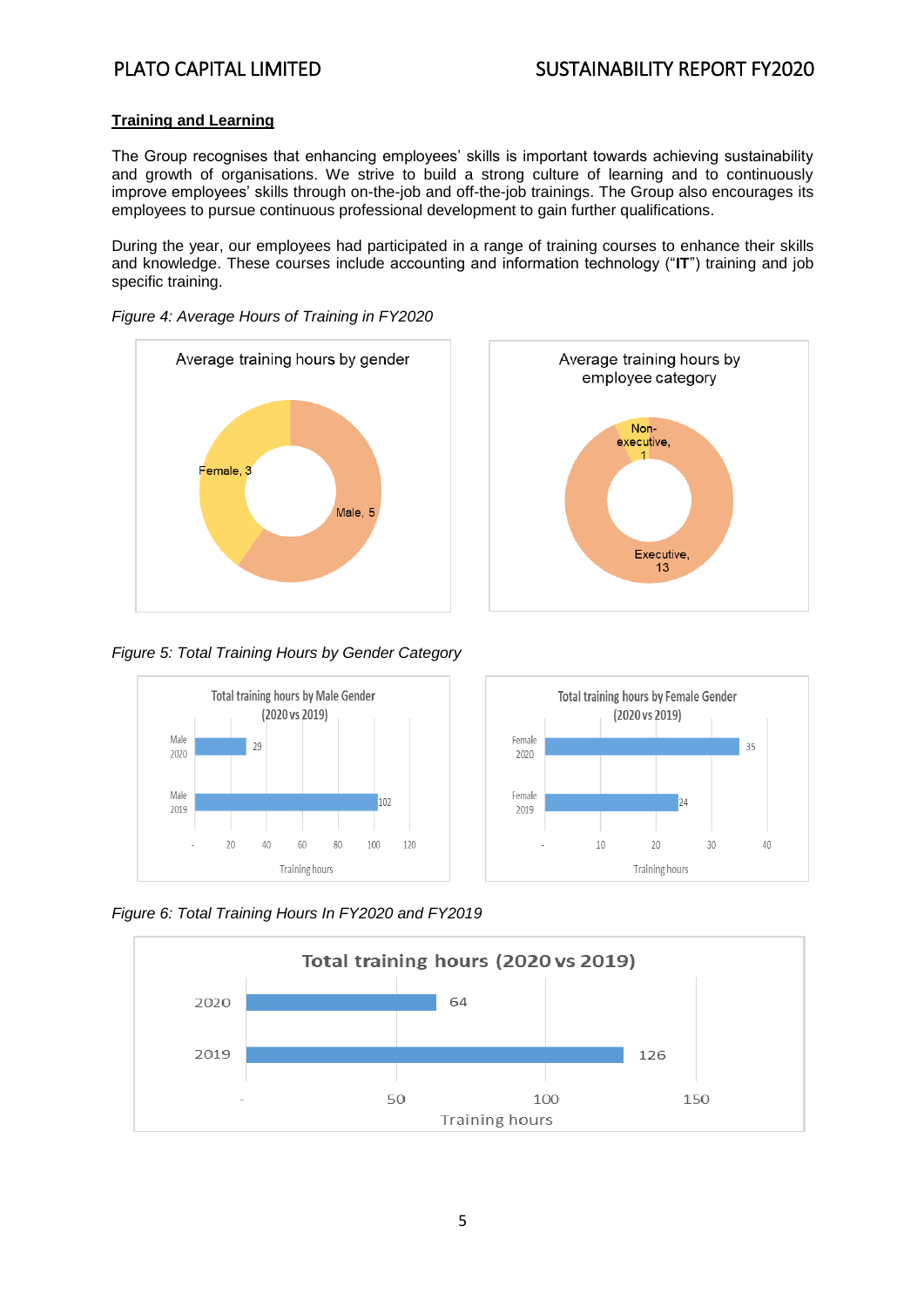Total employees' participation in training programmes in FY2020 totalled 64 hours (average 4 training hours per employee) as compared to 126 hours (average 11 training hours per employee) in FY2019. The target for FY2020 as stated in the Sustainability Report FY2019 was to achieve an average of 12 to 16 training hours per employee in FY2020. The target was not met in FY2020 mainly due to the Covid-19 pandemic and the various Malaysian government's mandatory movement control orders which affected the number of training hours.

The Group will continue to encourage its employees to attend trainings and aim to increase the average training hours per employee to 8 hours in FY2021.

### **MARKETPLACE**

### **Customer Satisfaction**

The Group strives to raise customer satisfaction by offering good service to our customers and respond to their feedback promptly.

### **Customer Privacy**

The Group is committed to ensuring customers' personal data are kept confidential in compliance with the Singapore Personal Data Protection Act, 2012 and Malaysia Personal Data Protection Act, 2010 ("PDPA"). We highly respect personal data privacy and will not disclose these data without consent unless it is required by the law.

There were no reported complaints concerning breaches or leakage of customer data privacy in FY2020 and hence the Company has met the target set in the Sustainability Report FY2019. The Group aims for zero complaints in FY2021.

### **ENVIRONMENT**

The Group is concerned about environmental issues such as pollution and climate change which affects everyone's quality of life. We are committed to minimizing, as far as possible, our environmental footprint by adopting responsible approaches on resources usage.

We endeavour to reduce wastage in our operations by employing the 3R concept - Reduce, Reuse and Recycle.

We encourage our employees to reduce electricity usage wherever possible and to promote energy conservation and efficiency. The Group reduced its electricity usage by 36% from \$6,433 in FY2019 to \$4,104 in FY2020, exceeding the long-term target of 5% reduction over the next three years as committed in the Sustainability Report FY2019.

The electricity usage savings in FY2020 was contributed by the work from home policy enforced by the Malaysian government during the mandatory movement control order. Notwithstanding the aforementioned, the Group will maintain its long-term target of an average of 5% reduction over the next 3 financial years benchmarked against pre-Covid levels, post the end of the Covid-19 pandemic and when work at office resumes.